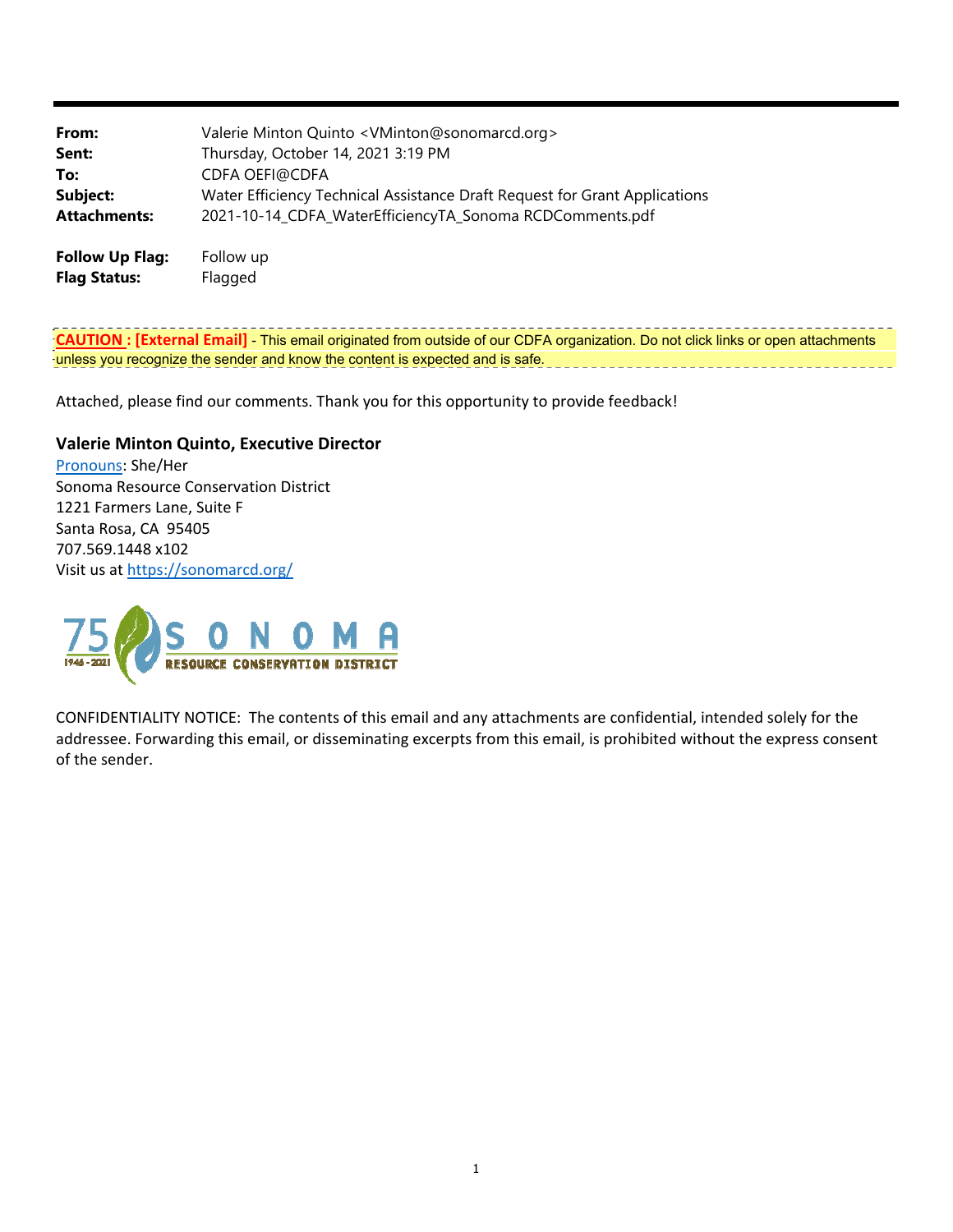

1221 Farmers Lane, Suite F 707.569.1448 Santa Rosa, CA 95405 [SonomaRCD.org](http:SonomaRCD.org) Santa Rosa, CA 95405

October 14, 2021

Office of Environmental Farming and Innovation California Department of Food and Agriculture 1120 N Street Sacramento, CA 95814 [CDFA.OEFI@cdfa.ca.gov](mailto:CDFA.OEFI@cdfa.ca.gov) 

Re: Water Efficiency Technical Assistance Draft Request for Grant Applications

To Whom It May Concern:

Thank you for the opportunity to share our comments on the Water Efficiency Technical Assistance grant program.

As you know, the 95 RCDs in the state are a critical part of the network that provides technical assistance to farmers and ranchers. As enthusiastic partners, we want this program to be successful and offer these suggestions to strengthen the implementation of the program. Please call on us to assist in any way we can be useful.

Below is a summary of our requests with additional detail on each point following. Please feel free to reach out to get additional information, examples, or if we can be of assistance in clarifying any of our points.

#### **Summary**

Our recommendations for the Water Efficiency Technical Assistance Draft Request for Grant Applications are as follow:

- Indirect cost rates that have been vetted and approved by cognizant agencies (i.e. Negotiated Indirect Cost Rate Agreements, or NICRAs) should be accepted for all grant recipients.
- Grant recipients should be allowed to charge a small fee to cover a portion of the cost of technical assistance.
- Grant recipients should not be required to produce certificates of completion for ondemand trainings.
- Provide further clarification on assistance related to irrigation water management systems that is allowable under this grant program.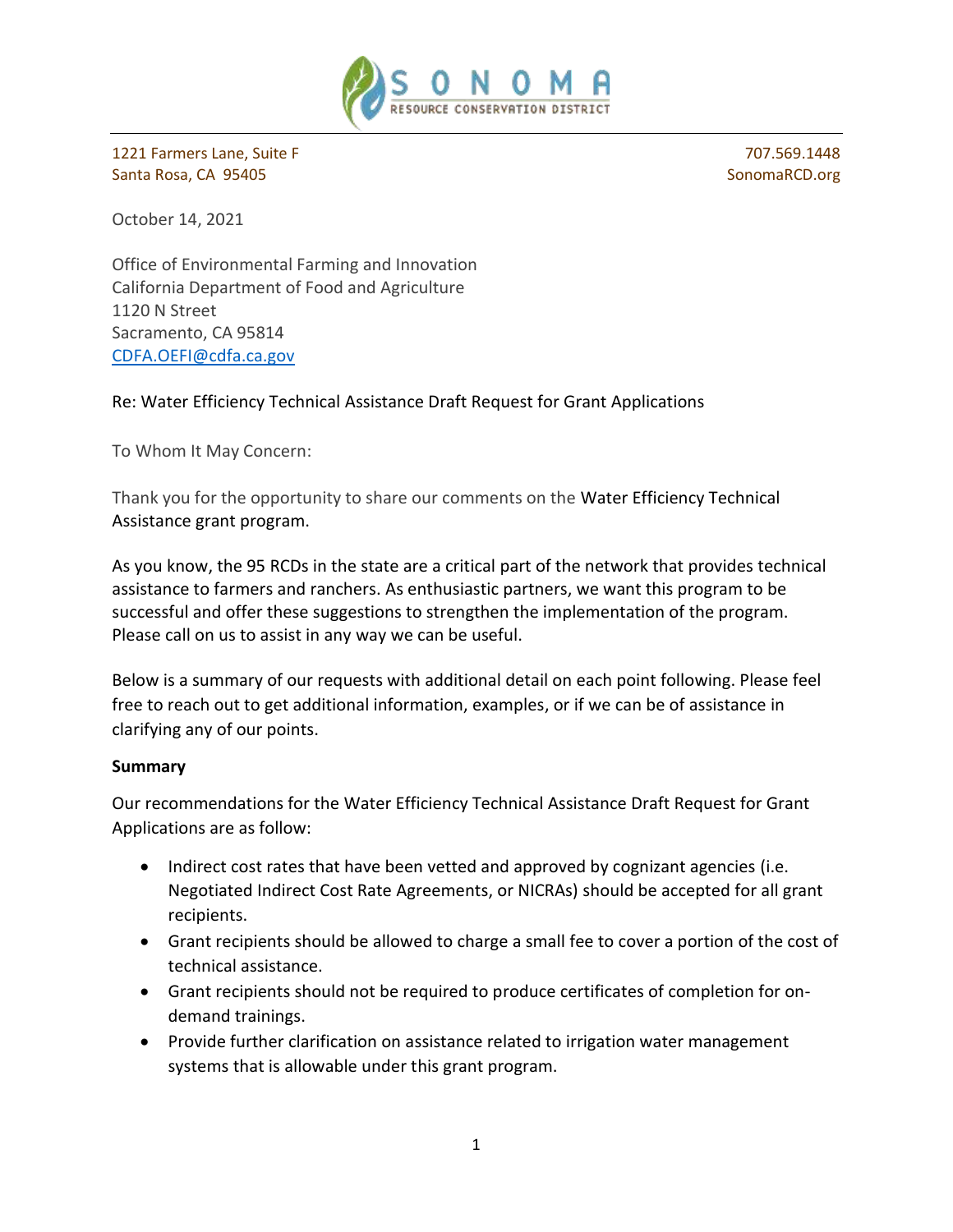#### **Detailed Recommendations**

#### *Indirect Costs:*

We recommend that all grant recipients, not just the University of California and California State Universities, be allowed to claim their established indirect cost rates.

As currently proposed, the grant program would limit grant recipients (other than UC and CSUs) to an indirect cost reimbursement rate of 20%. Indirect costs are part of the true cost incurred by any grantee to implement a project, and many fiscally prudent organizations have indirect costs that exceed 20%. Indirect costs are organization-wide general costs that are essential for any program to exist and are absolutely necessary for implementing grant-funded projects.

Limiting the indirect costs that can be recovered would discourage some of the most effective organizations in the state from implementing projects funded by this grant, as operating at a loss is not a sustainable option for them. Full recovery of indirect costs is essential to making these grants feasible for many RCDs, NGOs, and tribes who have very little general operating funds.

The recovery of indirect costs is a common and essential accounting practice at federal, state, and local levels. Indirect costs are defined by California's Office of the Controller in the December 2018 Edition of the Special District Uniform Accounting and Reporting Procedures as "those elements of cost necessary in the production of a good or service that are not directly traceable to the product or service. Usually these costs relate to objects of expenditure that do not become an integral part of the finished product or service, such as rent, heat, light, supplies, management and supervision (indirect costs/charges/expenses)." In 2014, the Office of Management and Budget (OMB) published "Uniform Administrative Requirements, Cost Principles, and Audit Requirements for Federal Awards." It provides generally accepted, standardized accounting principles and methods for allocating indirect costs to individual projects to provide consistency in the processes and procedures used to manage federal funds. Some other State grant programs have already recognized the robustness and transparency of this process and allowed grantees to be reimbursed using their federally approved indirect rates. We encourage CDFA to follow suit.

## *Fees to participants:*

The draft Request for Grant Applications states that grant recipients may not charge fees to provide technical assistance to farmers and ranchers. While we appreciate and support the desire to make technical assistance accessible to all, we request that CDFA allow grant recipients more latitude to establish fees appropriate to the communities we serve. Sonoma RCD has a policy in place that generally requires a 15% cost share for most services provided by the RCD. This allows us to stretch grant funds further, and more importantly it assures that participating landowners and managers are invested in the services we are providing. Prior to establishing this cost share policy, we sometimes began an activity such as conservation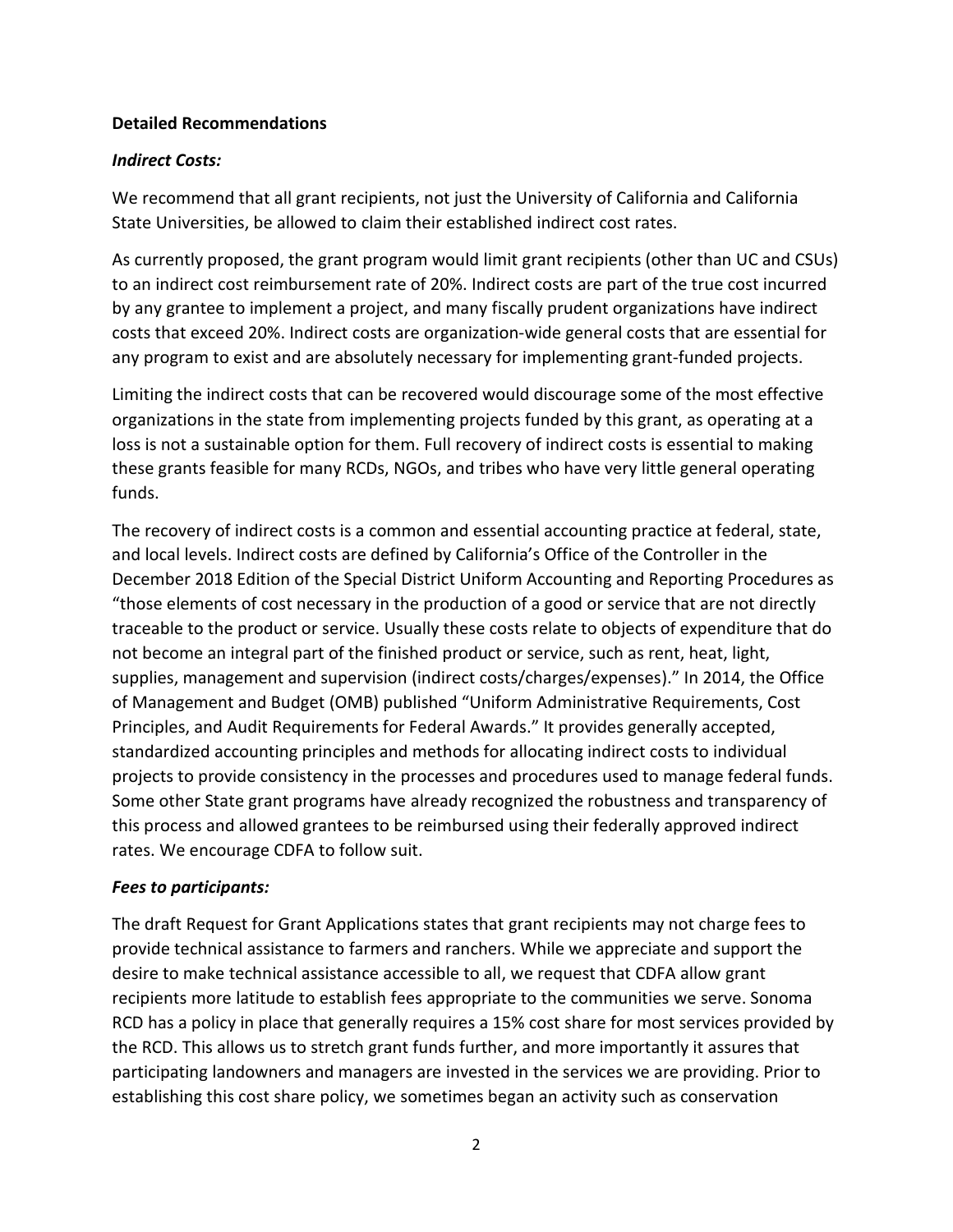planning with a landowner only to have them lose interest partway through. This resulted in incomplete plans and meant that the assistance we provided had little impact. With a cost share policy in place, our participants are more engaged and dedicated to working together. Further, we allow cost share reductions or waivers for those who demonstrate need, so that services will not be withheld for lack of funds.

In addition, when paired with limitations on indirect cost recovery, disallowing such cost share/fees further limits the grant recipient's options for recovering all costs, as fees could potentially be used to cover indirect costs above those recoverable through the grant program.

## *Certificates of Completion:*

The draft Request for Grant Applications states that all trainings should produce a certificate of completion which will be provided to individuals who completed the training in full. While we support this requirement for in-person or live virtual trainings, we believe requiring this for ondemand trainings will severely limit the pool of grant applicants who can provide the service. Sonoma RCD has experience delivering virtual trainings and converting recordings into ondemand content. This content has been well-received and we believe it has been valuable to both live and on-demand participants. That said, we do not have the technological capacity to verify who viewed the trainings on demand, and are concerned that other qualified technical assistance providers would be in the same situation. If certificates of completion are essential for on-demand trainings, we recommend that CDFA provide a platform where grant recipients can upload content and rely on that platform to produce certificates of completion.

## *Irrigation Water Management Systems:*

The draft Request for Grant Applications mentions assistance with irrigation water management systems within the objectives and allowable costs of the program. Is this limited to assistance with existing irrigation water management systems, or could assistance include assessing the scope of activities related to water use at the agricultural operation and making recommendations for ways to conserve or use water more efficiently, which could include recommending systems such as flow meters, soil moisture sensors, or ET sensors? We understand that grant recipients may not require farmers and ranchers to adopt specific proprietary products but believe there could still be space to provide information on the range of options available and make recommendations about where and how within the agricultural operation new irrigation water management elements may be beneficial. Please clarify whether these types of recommendations would be an allowable activity under the grant program.

## **Summary**

In conclusion, we recommend that:

 • Indirect cost rates that have been vetted and approved by cognizant agencies (i.e. Negotiated Indirect Cost Rate Agreements, or NICRAs) should be accepted for all grant recipients.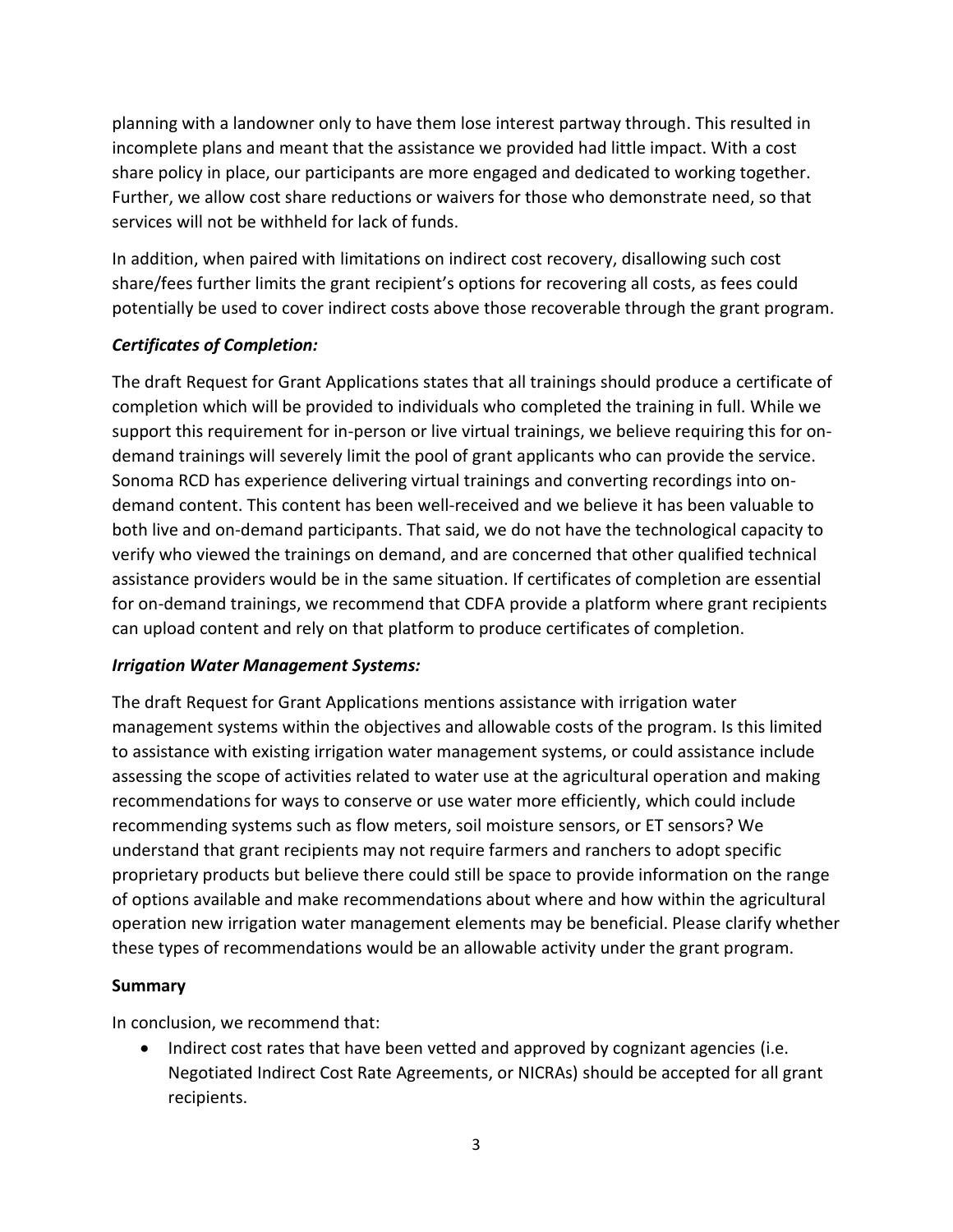- technical assistance.
- Grant recipients should not be required to produce certificates of completion for ondemand trainings.
- Provide further clarification on assistance related to irrigation water management systems that is allowable under this grant program.

● Grant recipients should be allowed to charge a small fee to cover a portion of the cost of technical assistance.<br>
technical assistance.<br>
→ Grant recipients should not be required to produce certificates of completion Thank you for your thoughtful consideration of our recommendations. Please feel free to reach out for additional clarification, examples, or if we can be of assistance.

Sincerely,

Sonoma Resource Conservation District Executive Director Valerie Quinto <u>vminton@sonomarcd.org</u> [vminton@sonomarcd.org](mailto:vminton@sonomarcd.org)  Sonoma Resource Conservation District Executive Director Valerie Quinto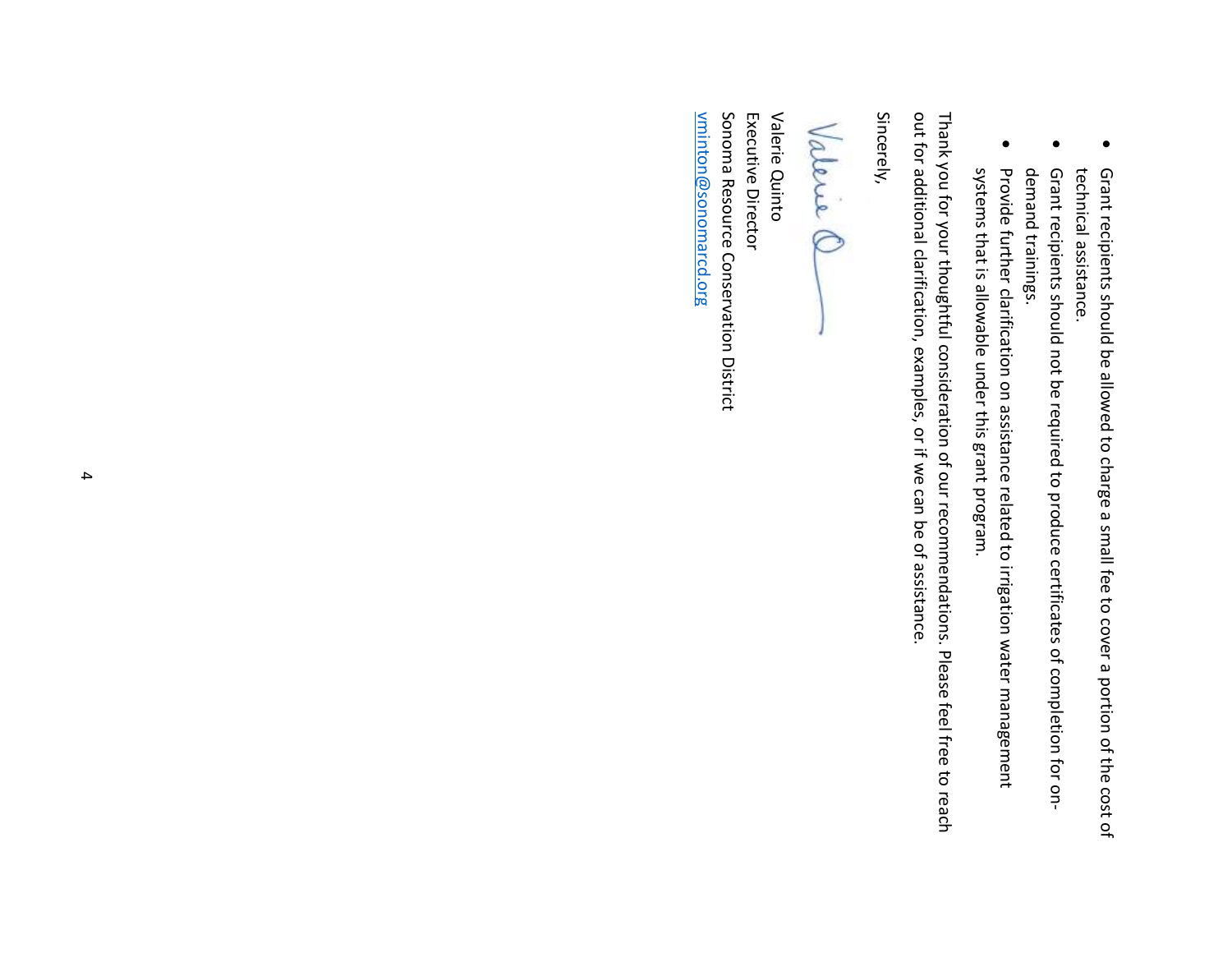| From:               | Anna Larson <anna@calclimateag.org></anna@calclimateag.org> |
|---------------------|-------------------------------------------------------------|
| Sent:               | Friday, October 15, 2021 3:22 PM                            |
| To:                 | <b>CDFA OEFI@CDFA</b>                                       |
| Cc:                 | Brian Shobe; Jeanne Merrill                                 |
| Subject:            | Water Efficiency Technical Assistance RGA public comment    |
| <b>Attachments:</b> | WETA Comment Letter - CalCAN - 10.15.21.pdf                 |

**CAUTION : [External Email]** - This email originated from outside of our CDFA organization. Do not click links or open attachments unless you recognize the sender and know the content is expected and is safe.

Dear CDFA staff,

 I am writing to submit CalCAN's comments regarding the Water Efficiency Technical Assistance draft RGA. Thank you for your time and consideration.

Sincerely, Anna Larson

 $\overline{\phantom{a}}$ 

 Anna Larson (she/her/hers) Policy Associate California Climate and Agriculture Network (CalCAN) mobile: 650.260.4254 [calclimateag.org](http:calclimateag.org)

Facebook | Twitter | Instagram | LinkedIn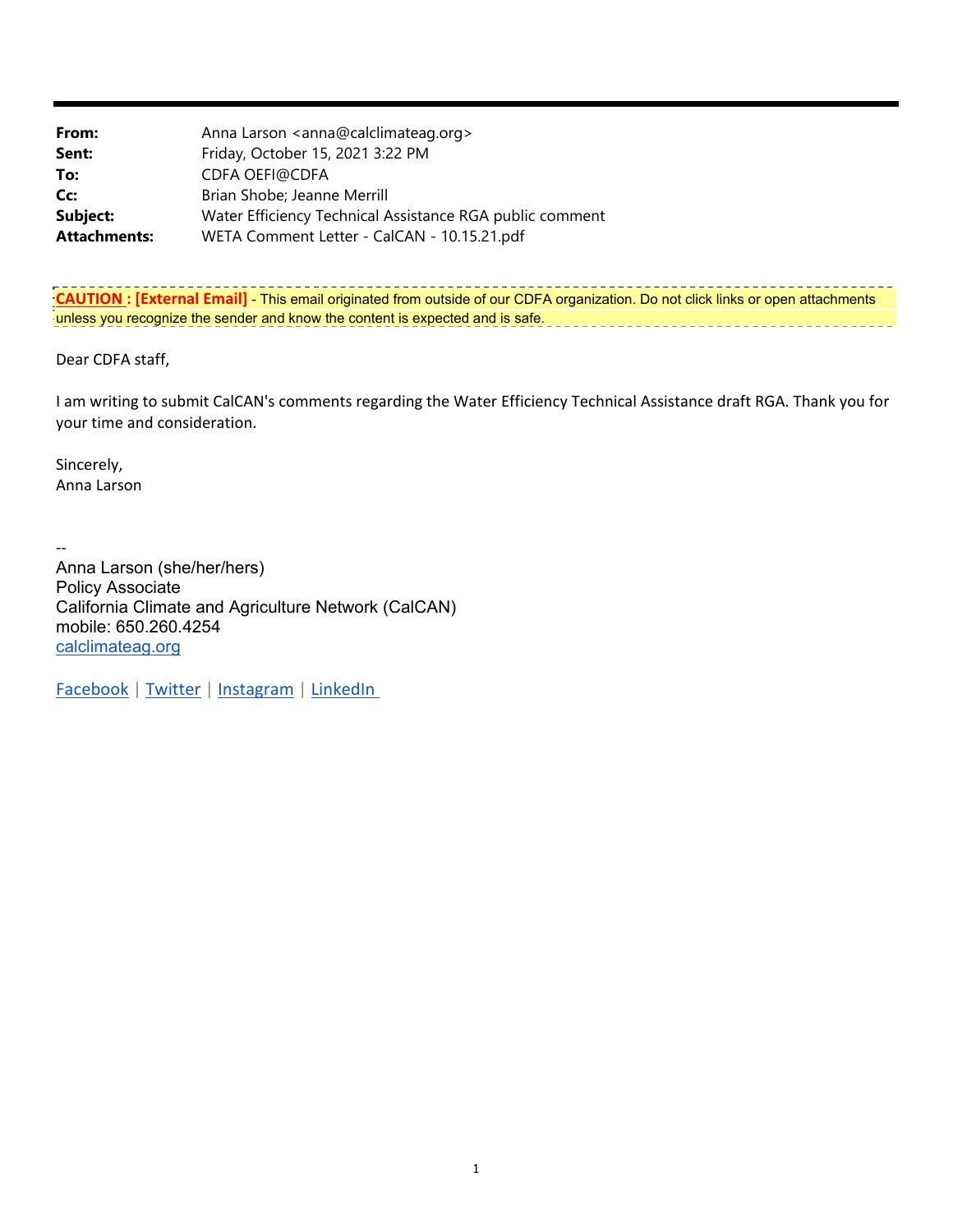

October 15, 2021

Office of Environmental Farming and Innovation (OEFI) California Department of Food and Agriculture (CDFA) 1220 N Street Sacramento, CA 95814

# **Re: Comments on the Water Efficiency Technical Assistance Program**

Dear OEFI staff:

I write on behalf of the California Climate and Agriculture Network (CalCAN).<sup>1</sup> Thank you for the opportunity to provide comments on the Water Efficiency Technical Assistance Program (WETA). Our coalition is thrilled by the legislature's timely investment of \$5 million from the General Fund in FY 21-22. WETA is an important complement to SWEEP in providing on-farm water efficiency and drought resilience, and critically, providing integrated training on nutrient management practices and the use of new irrigation technology.

Our coalition was pleased to see that this new program aligns with recommendations from our 2018 SWEEP Policy Brief and from the SWEEP ad hoc advisory group regarding the need for one-on-one water efficiency and nutrient management technical assistance for small farmers and Socially Disadvantaged Farmers and Ranchers (SDFRs).2

Specifically, WETA's on-farm technical assistance aligns with our recommendation to increase funding for this type of training to help farmers maximize the benefits of new irrigation technology and systems.3 This technical assistance will provide much-needed training and education to accompany new irrigation technology and ensure farmers understand how to use new equipment to implement water efficiency strategies, a need that was identified in a 2017 Fresno State Irrigation Center report.4

Additionally, WETA meets an important need by supporting the coordination or provision of pump efficiency testing for farmers. The SWEEP ad hoc advisory group has identified pump tests as a barrier to SWEEP due to the upfront costs they entail (with no guarantee of grant

<sup>1</sup> CalCAN is a statewide coalition of farmers and ranchers, allied organizations, ag professionals, scientists and advocates that advances policy to realize the powerful climate solutions offered by sustainable and organic agriculture.

<sup>&</sup>lt;sup>2</sup> Climate Smart: Saving Water and Energy on California Farms. Available at: [calclimateag.org/wp](https://calclimateag.org/wp)content/uploads/2018/09/SWEEP-Policy-Brief-CalCAN-9-11-18.pdf; Recommendations of the Ad Hoc Advisory Group on the State Water Efficiency and Enhancement Program. Available at: [https://www.cdfa.ca.gov/oefi/sweep/docs/SWEEPAAGReport\\_final.pdf](https://www.cdfa.ca.gov/oefi/sweep/docs/SWEEPAAGReport_final.pdf)

<sup>&</sup>lt;sup>3</sup> Climate Smart: Saving Water and Energy on California Farms, p. 11.

 improved-data/, p. 60. <sup>4</sup> Management of Agricultural Energy and Water Use with Access to Improved Data, available at: <http://www.californiawater.org/californiawater/management-of-agricultural-energy-and-water-use-with-access-to>-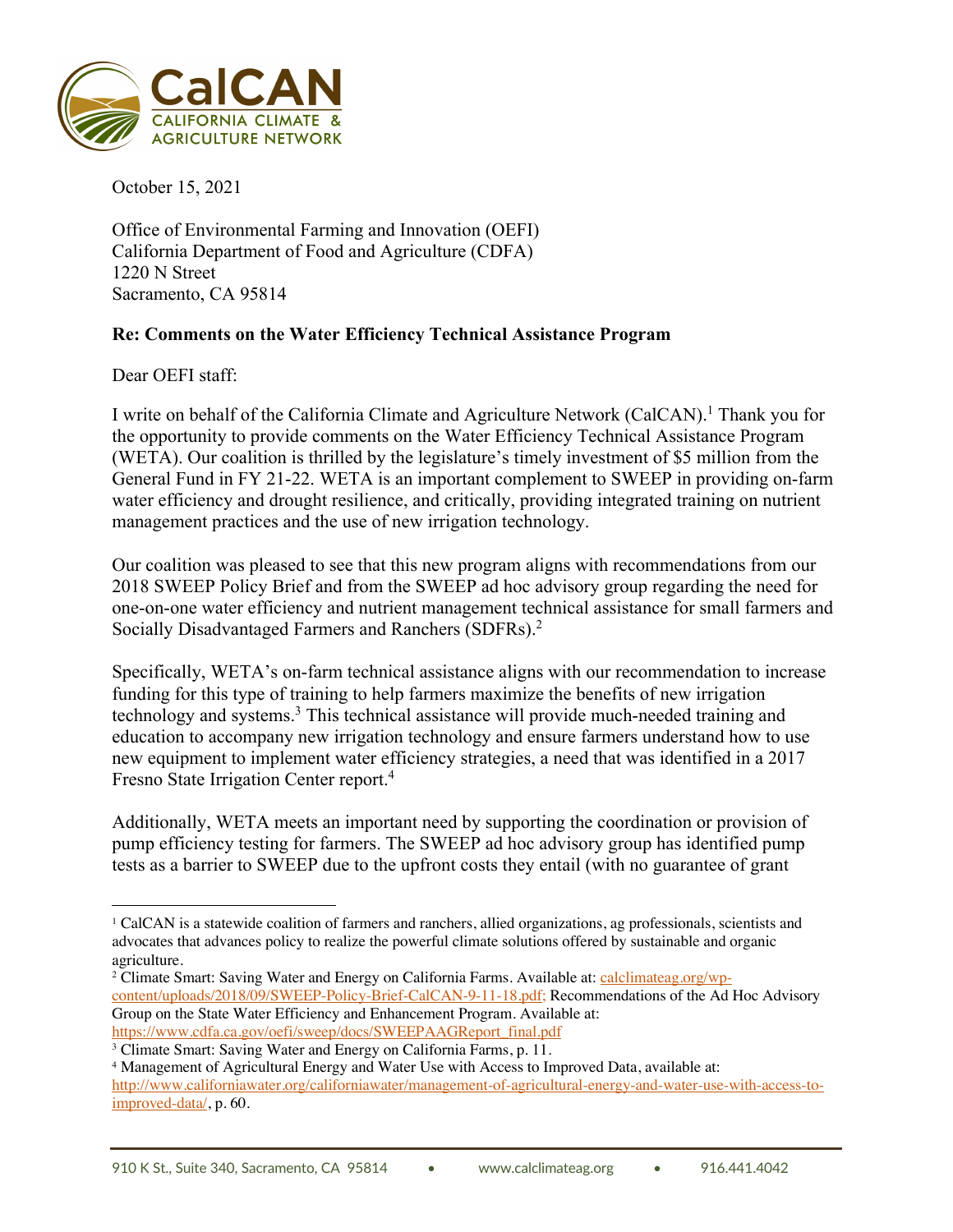funding), as well as delays due to limited pump test service providers in some regions.<sup>5</sup> CalCAN has found that the SWEEP pump efficiency testing is a particular barrier for small farms and for SDFRs. For example, in 2019, several Chinese-American growers with small greenhouse operations in Gilroy and Morgan Hill were interested in participating in SWEEP, but in order to comply with the grant requirements, they needed to obtain three or more pump tests at \$300+ per test. This cost is burdensome for small growers, does not provide any benefit to the grower, and does not guarantee their participation in the program. WETA can provide a critical role in facilitating SWEEP access for small growers and socially disadvantaged farmers like the Gilroy and Morgan Hill greenhouse growers.

WETA will not only address pump efficiency testing barriers for small farmers and socially disadvantaged farmers, but will also play a crucial role in providing technical assistance around water efficiency and nutrient management to these populations. WETA's requirement that grant recipients must prioritize assistance to SDFRs and farms that are 500 acres or less aligns with the SWEEP ad hoc advisory group's recommendations around priority populations in compliance with the Farmer Equity Act of 2017.<sup>6</sup> CalCAN was pleased to see that the WETA program objectives identify the development of training materials for non-English speakers as a crucial need, which is another priority identified by the SWEEP ad hoc advisory group.7 WETA's technical assistance and pump efficiency testing are a key step in improving access to water efficiency and nutrient management tools for small farmers and SDFRs.

The WETA draft Request for Grant Applications designates "assisting farmers or ranchers as they apply for or implement CDFA Climate Smart Agriculture grant projects (SWEEP, HSP, or AMMP)" as an unallowable cost. $8$  CDFA should clarify that paying for pump efficiency tests through the WETA program does not constitute assisting farmers who apply to SWEEP, even if farmers use that pump efficiency test as part of a SWEEP application. Assistance with the costs of pump efficiency tests should be considered distinct from technical assistance focused on completing the SWEEP program application. This clarification aligns with the SWEEP ad hoc advisory group's recommendation that pump efficiency tests should not be required to apply for SWEEP, but that if CDFA continues to require them, other entities should be allowed to cover the cost of pump tests.<sup>9</sup>

Aside from this point of clarification, we would like to reiterate our support for WETA's addressing of the burdensome cost of pump efficiency tests, and crucial provision of water efficiency and nutrient management technical assistance for small farmers and SDFRs, which aligns with SWEEP ad hoc advisory group recommendations and the Farmer Equity Act of 2017's directive. We look forward to promoting this program.

Thank you for your consideration.

<sup>5</sup> Recommendations of the Ad Hoc Advisory Group on the State Water Efficiency and Enhancement Program, p. 25, p. 30.

<sup>6</sup> Recommendations of the Ad Hoc Advisory Group on the State Water Efficiency and Enhancement Program, p. 29.

<sup>7</sup> Recommendations of the Ad Hoc Advisory Group on the State Water Efficiency and Enhancement Program, p. 24. <sup>8</sup> Water Efficiency Technical Assistance Request for Grant Applications, p. 7.

<sup>9</sup> Recommendations of the Ad Hoc Advisory Group on the State Water Efficiency and Enhancement Program, p. 25, p. 30.